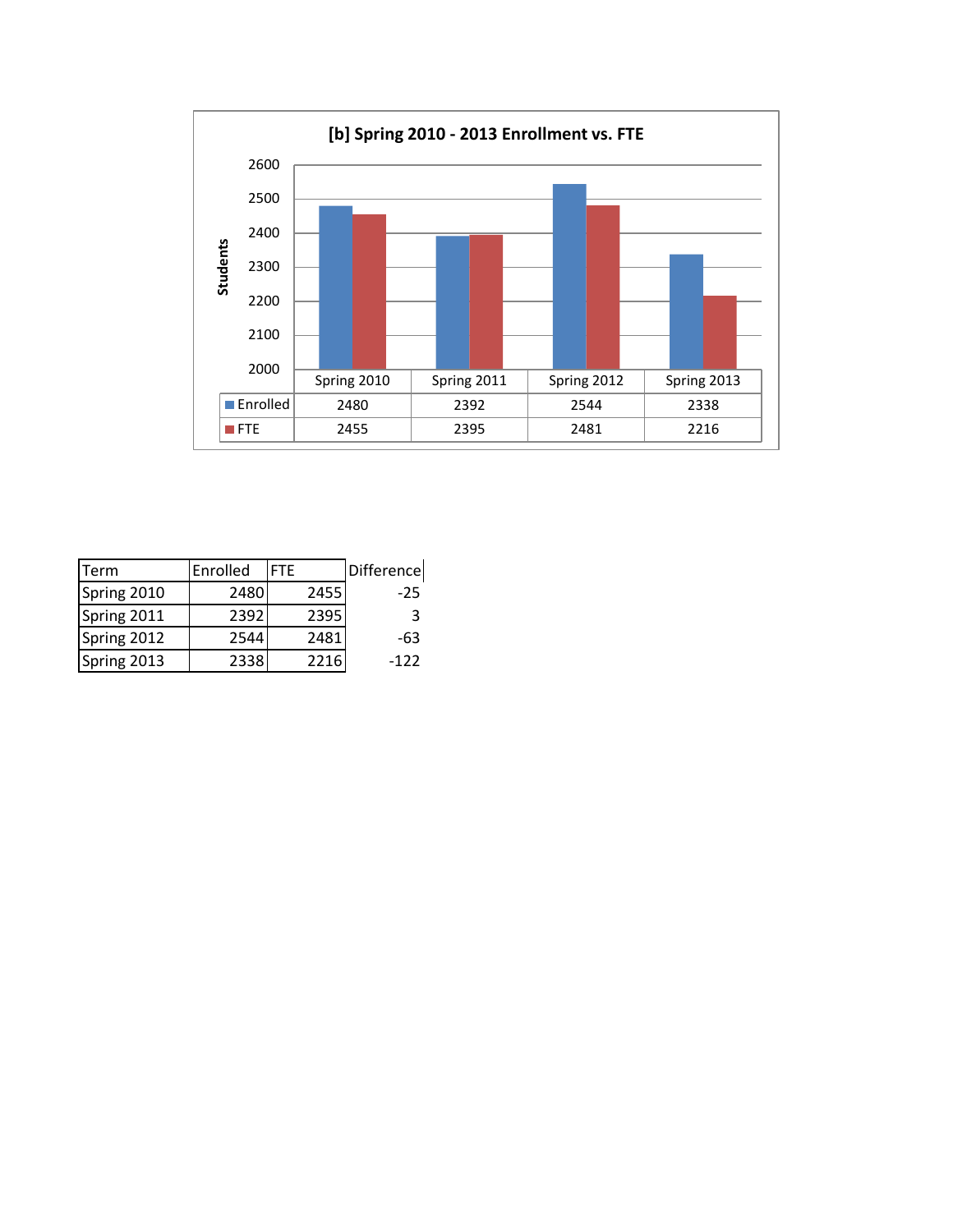

| <b>ITerm</b> | Chuuk | Kosrae | <b>National</b> | Pohnpei | Yap | <b>Students</b> |
|--------------|-------|--------|-----------------|---------|-----|-----------------|
| Spring 2010  | 565   | 202    | 918             | 586     | 209 | 2480            |
| Spring 2011  | 433   | 219    | 984             | 561     | 195 | 2392            |
| Spring 2012  | 428   | 244    | 958             | 693     | 221 | 2544            |
| Spring 2013  | 372   | 217    | 976             | 587     | 186 | 2338            |

| Term        | <b>Students</b> |
|-------------|-----------------|
| Spring 2010 | 2480            |
| Spring 2011 | 2392            |
| Spring 2012 | 2544            |
| Spring 2013 | 2338            |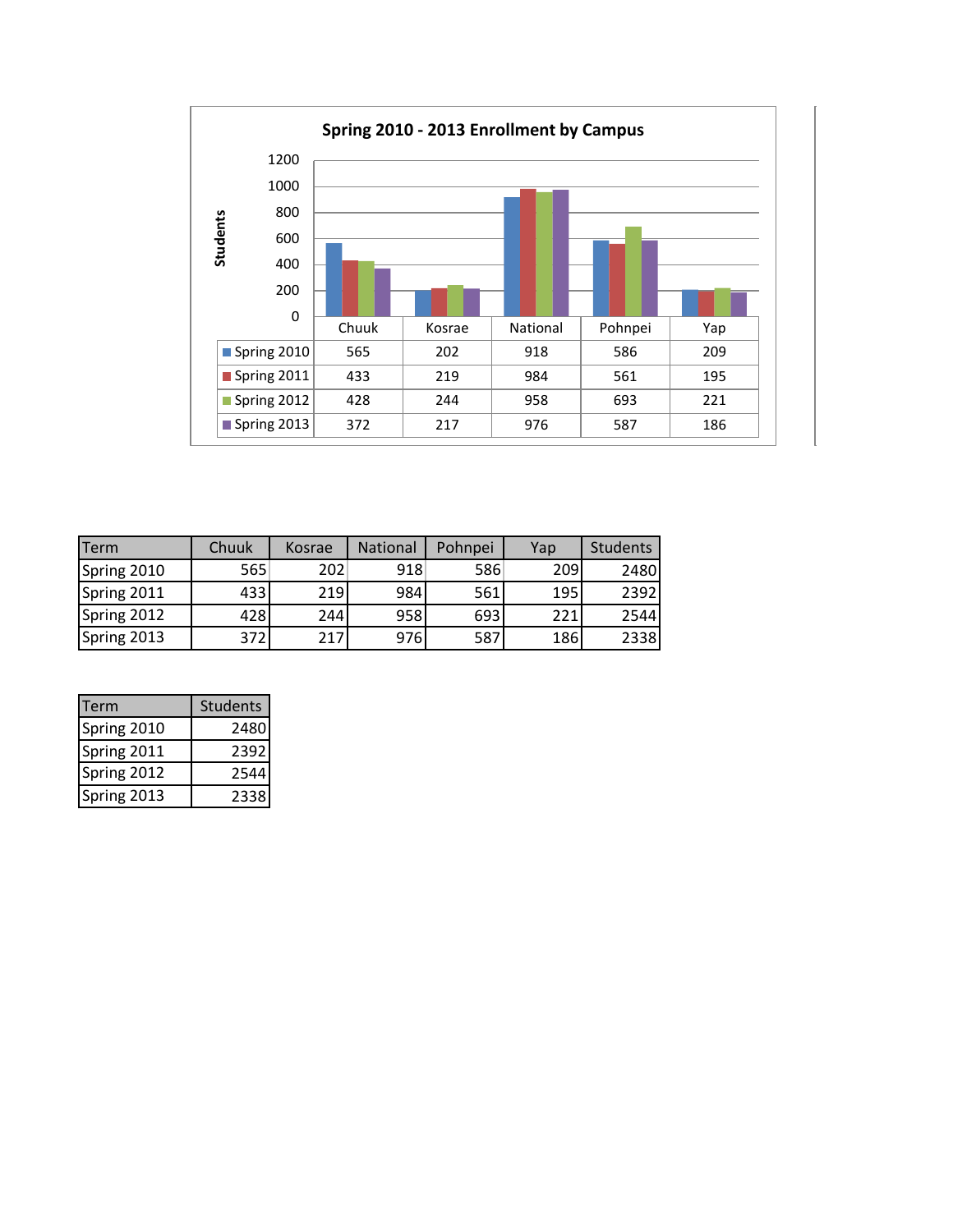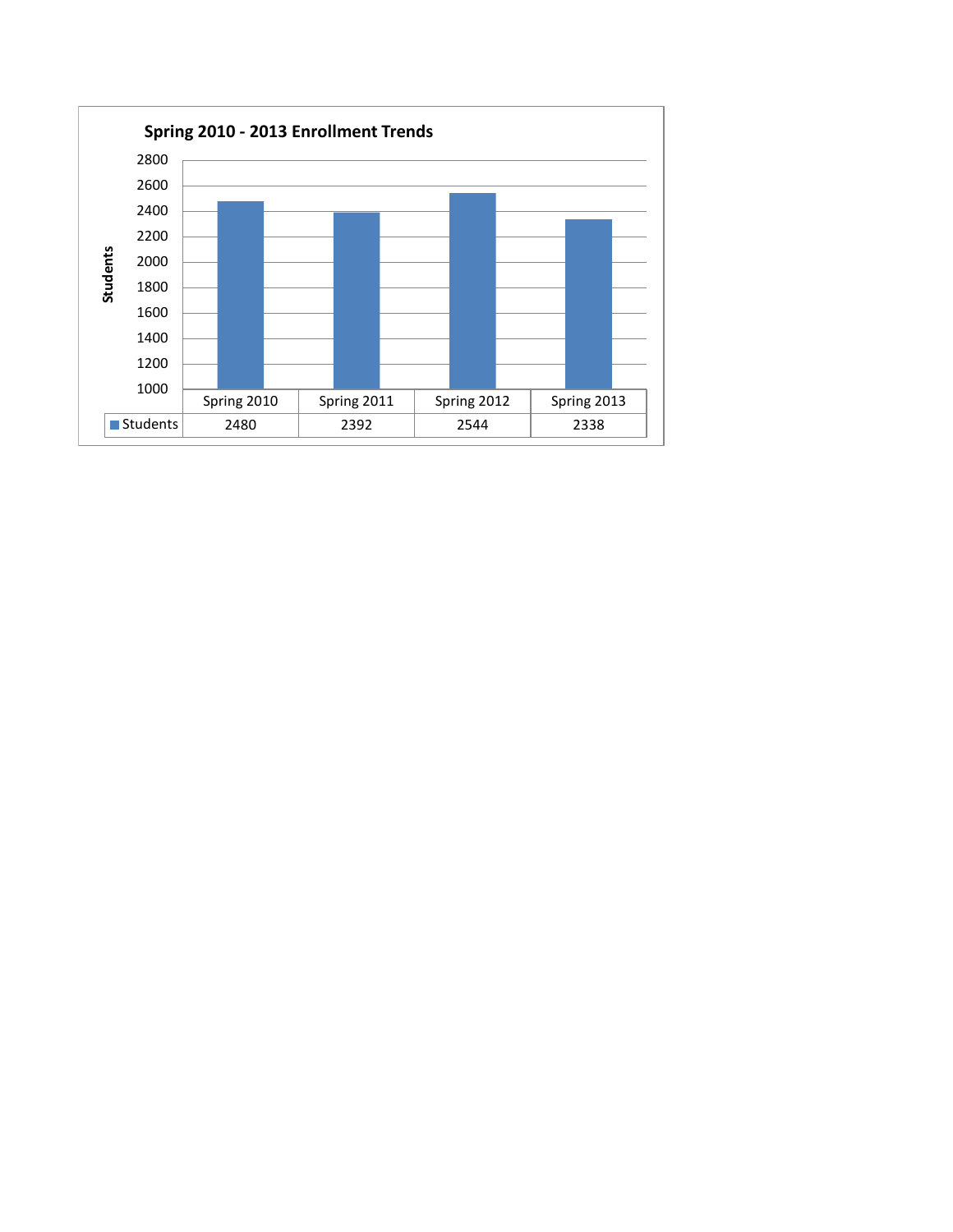

| Term        | Male | Female |
|-------------|------|--------|
| Spring 2010 | 1151 | 1329   |
| Spring 2011 | 1107 | 1285   |
| Spring 2012 | 1203 | 1338   |
| Spring 2013 | 1092 | 1246   |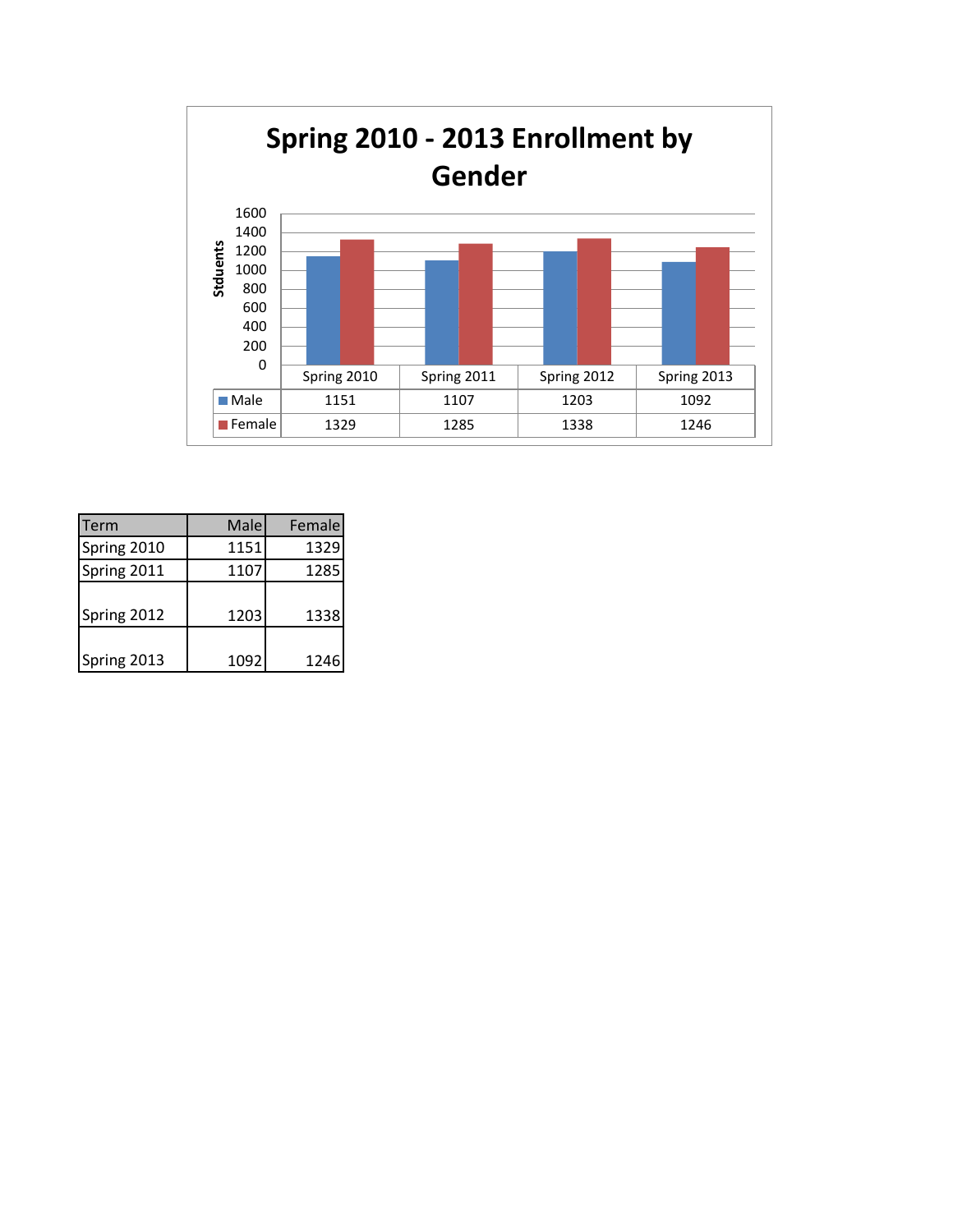

Spring Semester Percent Enrolled Full Time Students by Campus

| College     | Chuuk | Kosrae | <b>National</b> | Pohnpei | Yap | College |
|-------------|-------|--------|-----------------|---------|-----|---------|
| Spring 2010 | 71%   | 43%    | 85%             | 77%     | 59% | 74%     |
| Spring 2011 | 76%   | 45%    | 82%             | 68%     | 65% | 73%     |
| Spring 2012 | 71%   | 36%    | 83%             | 60%     | 65% | 69%     |
| Spring 2013 | 70%   | 23%    | 81%             | 52%     | 63% | 65%     |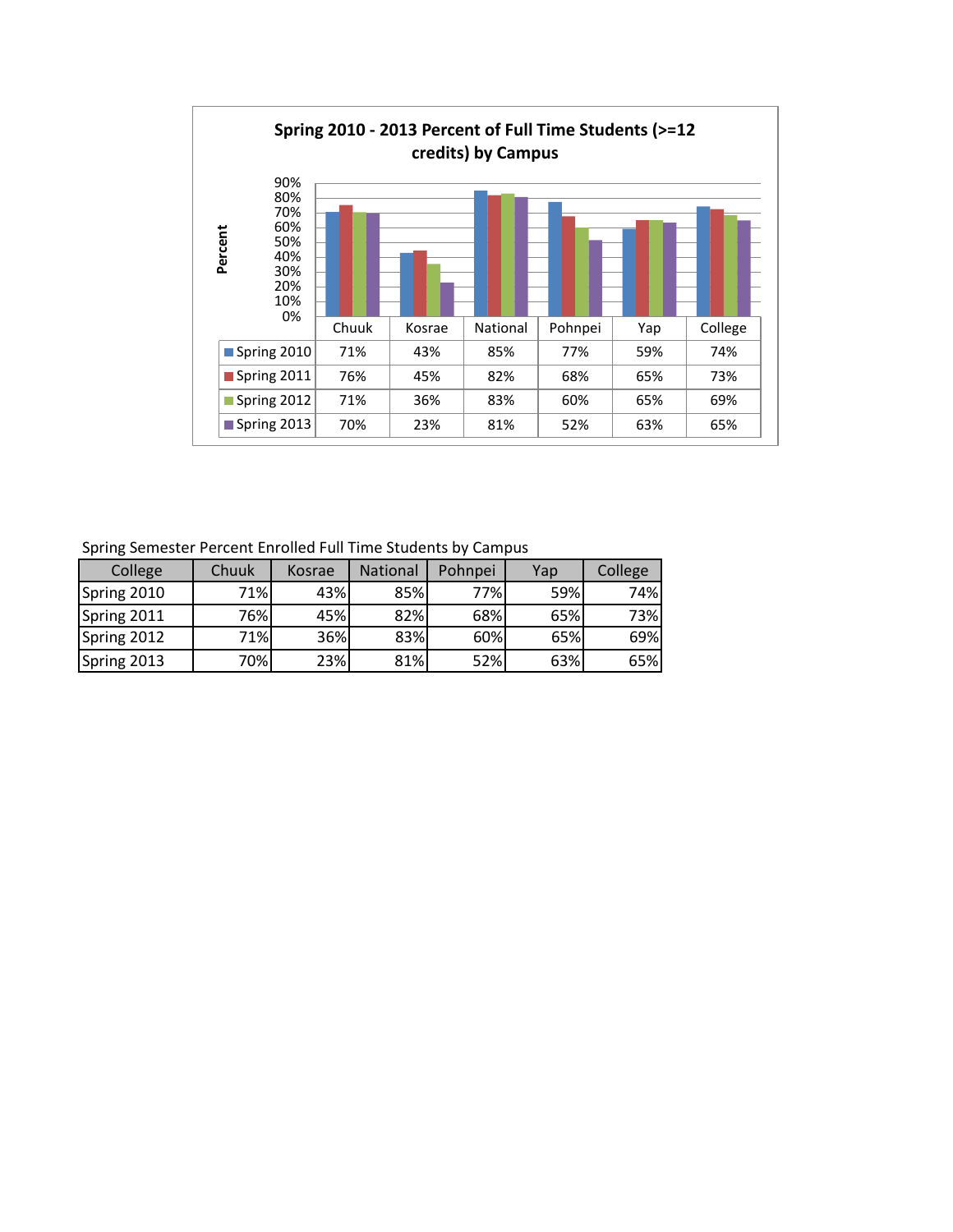

Spring Semester Average Credits Enrolled by Campus

| <b>Term</b> | Chuuk | Kosrae | <b>National</b> | Pohnpei | Yap  | <b>Credits</b> |
|-------------|-------|--------|-----------------|---------|------|----------------|
| Spring 2010 | 11.6  | 10.2   | 12.7            | 11.9    | 11.0 | 11.9           |
| Spring 2011 | 12.2  | 10.2   | 12.5            | 11.9    | 11.5 | 12.0           |
| Spring 2012 | 11.9  | 9.6    | 12.6            | 11.3    | 10.9 | 11.7           |
| Spring 2013 | L1.9l | 8.1    | 12.3            | 10.6    | 11.6 | 11.4           |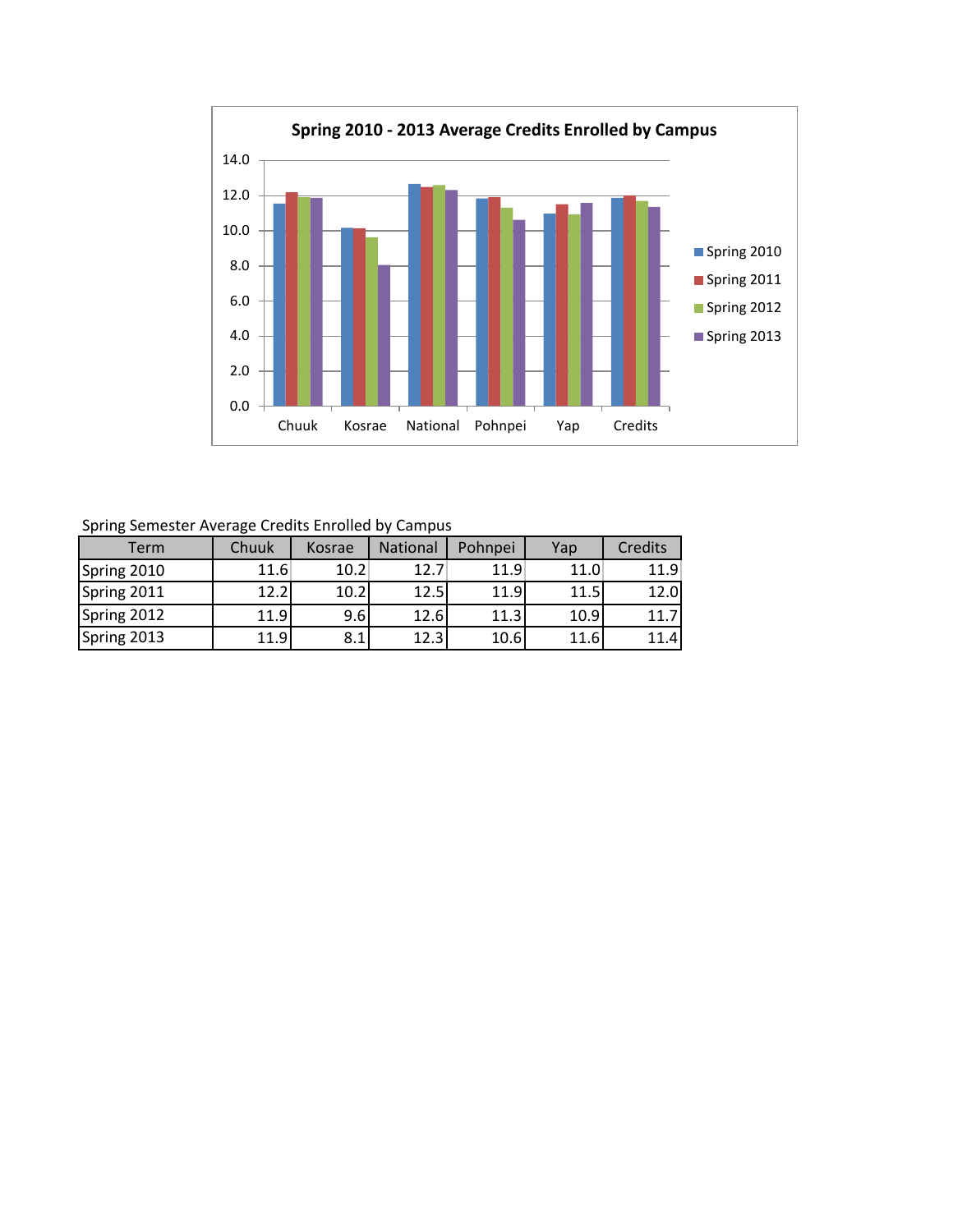

## Spring Semester Credits Enrolled

| Term        | Chuuk  | Kosrae | National | Pohnpei | Yap    | Credits |
|-------------|--------|--------|----------|---------|--------|---------|
| Spring 2010 | 6528.0 | 2056.0 | 11638.0  | 6945.0  | 2296.0 | 29463.0 |
| Spring 2011 | 5281.0 | 2223.0 | 12308.5  | 6682.5  | 2247.0 | 28742.0 |
| Spring 2012 | 5097.0 | 2350.0 | 12070.0  | 7840.0  | 2419.0 | 29776.0 |
| Spring 2013 | 4419.0 | 1748.0 | 12031.0  | 6236.5  | 2156.0 | 26590.5 |

| Term        | <b>Credits</b> |
|-------------|----------------|
| Spring 2010 | 29463.0        |
| Spring 2011 | 28742.0        |
| Spring 2012 | 29776.0        |
| Spring 2013 | 26590.5        |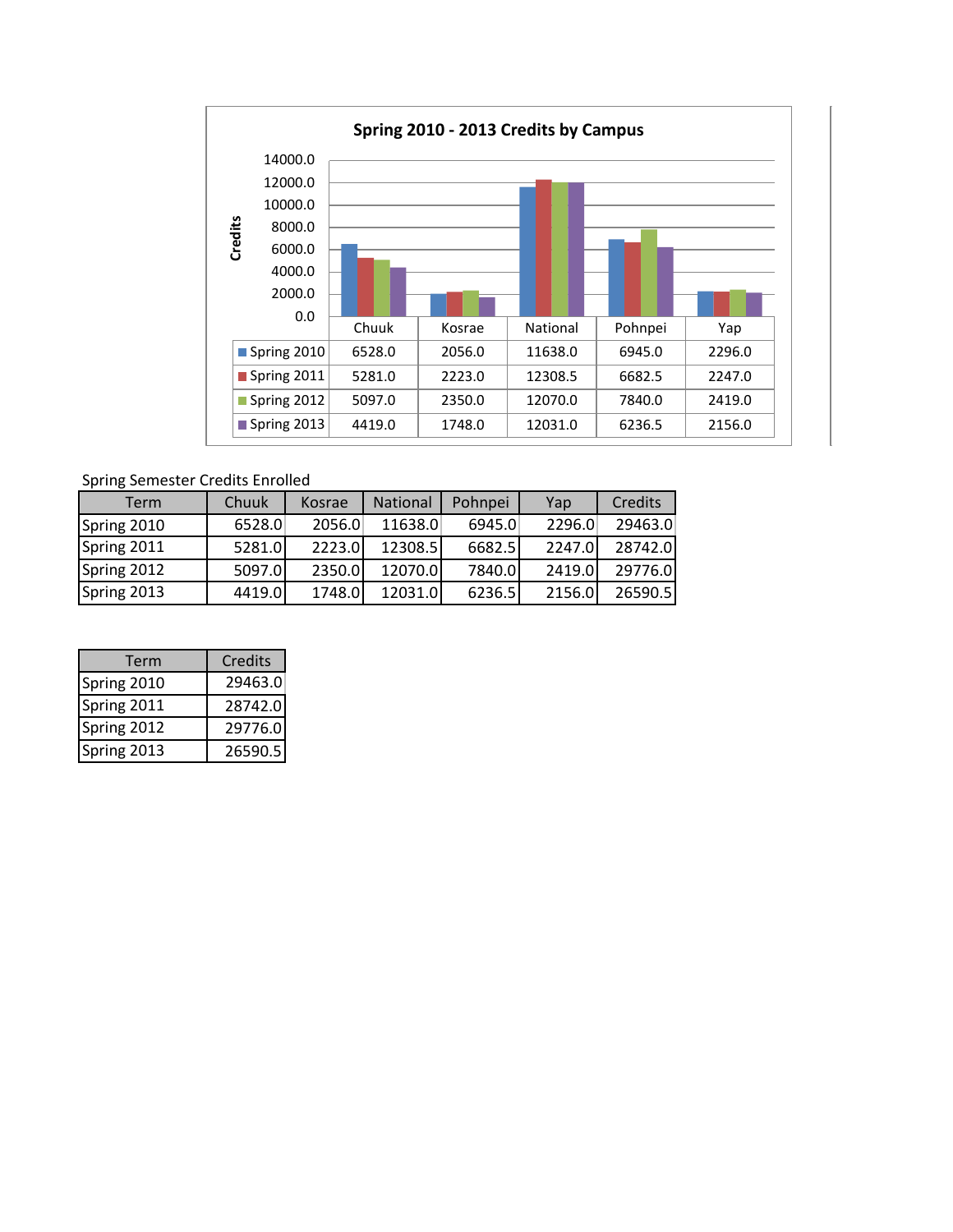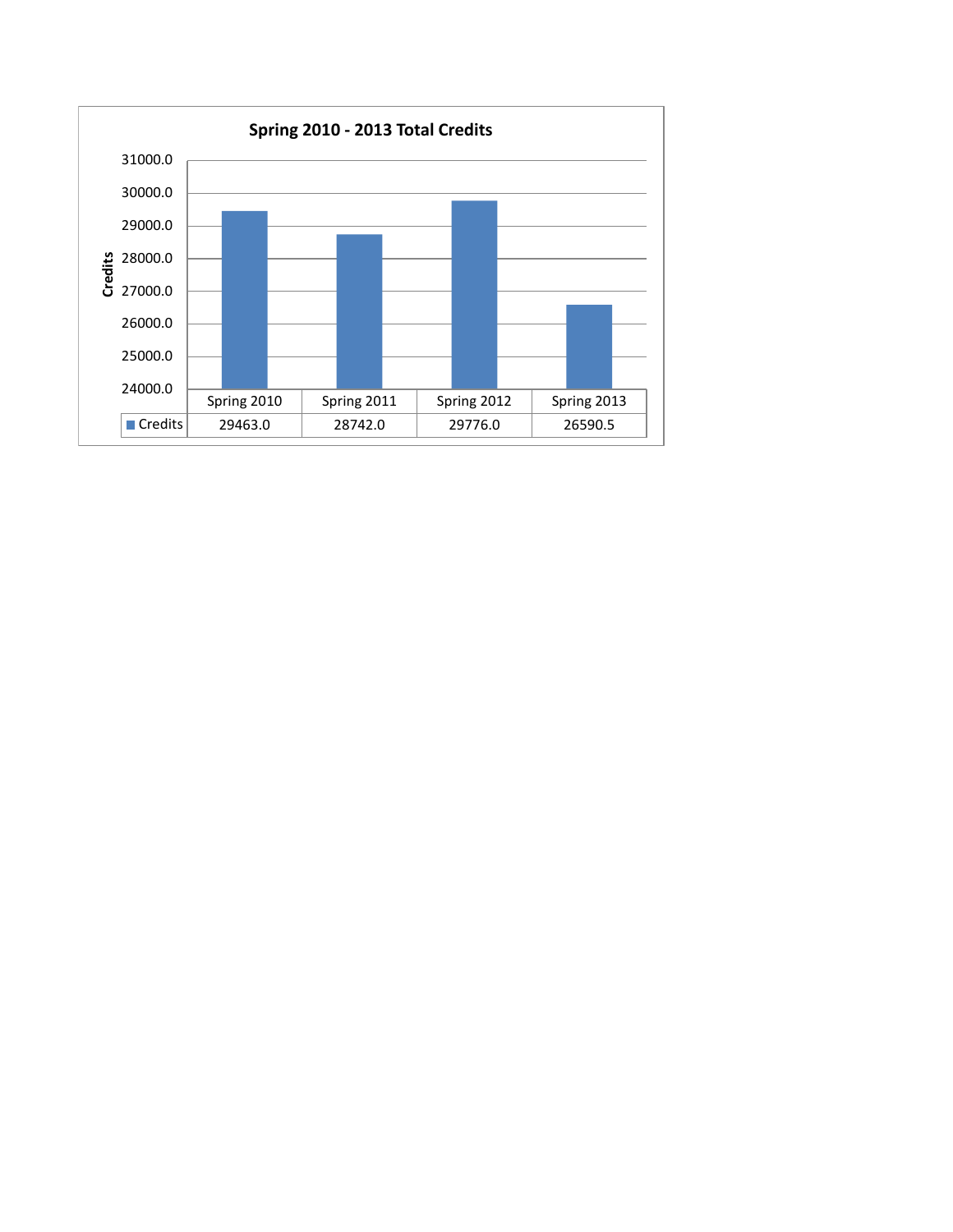

| Course completi%ABCorP  %ABCDorP |       |       |  |
|----------------------------------|-------|-------|--|
| Spring 2010                      | 68.7% | 78.5% |  |
| Spring 2011                      | 65.9% | 75.3% |  |
| Spring 2012                      | 66.2% | 76.8% |  |
| Spring 2013                      | 62.5% | 72.4% |  |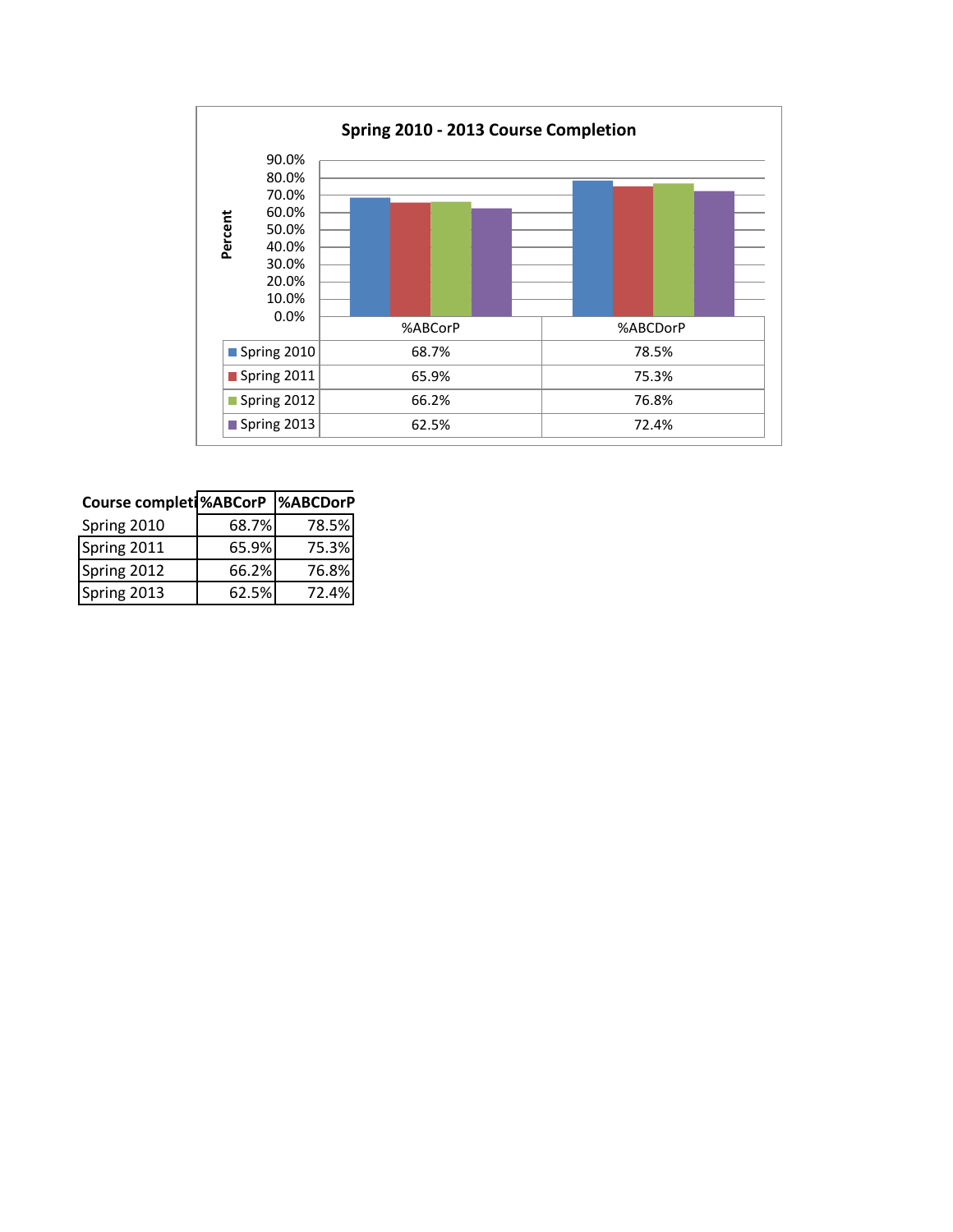

Spring Semestesr Per Withdrawals

| Withdrawals |       |  |
|-------------|-------|--|
| Spring 2010 | 9.8%  |  |
| spring 2011 | 8.2%  |  |
| Spring 2012 | 9.2%  |  |
| Spring 2013 | 12.6% |  |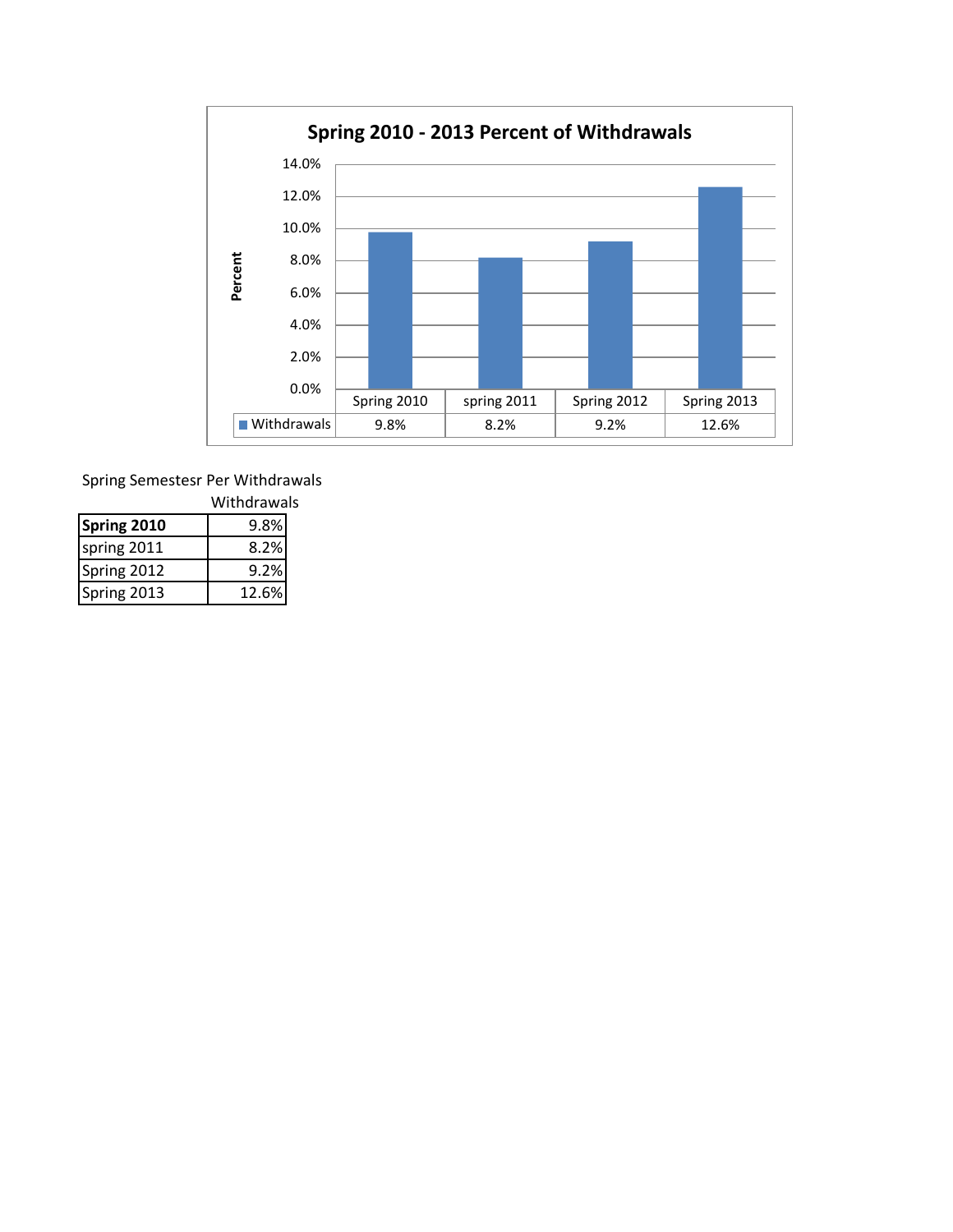

| Term        | >=12 credits |  |
|-------------|--------------|--|
| Spring 2010 | 40.4%        |  |
| Spring 2011 | 43.5%        |  |
| Spring 2012 | 39.8%        |  |
| Spring 2013 | 33.4%        |  |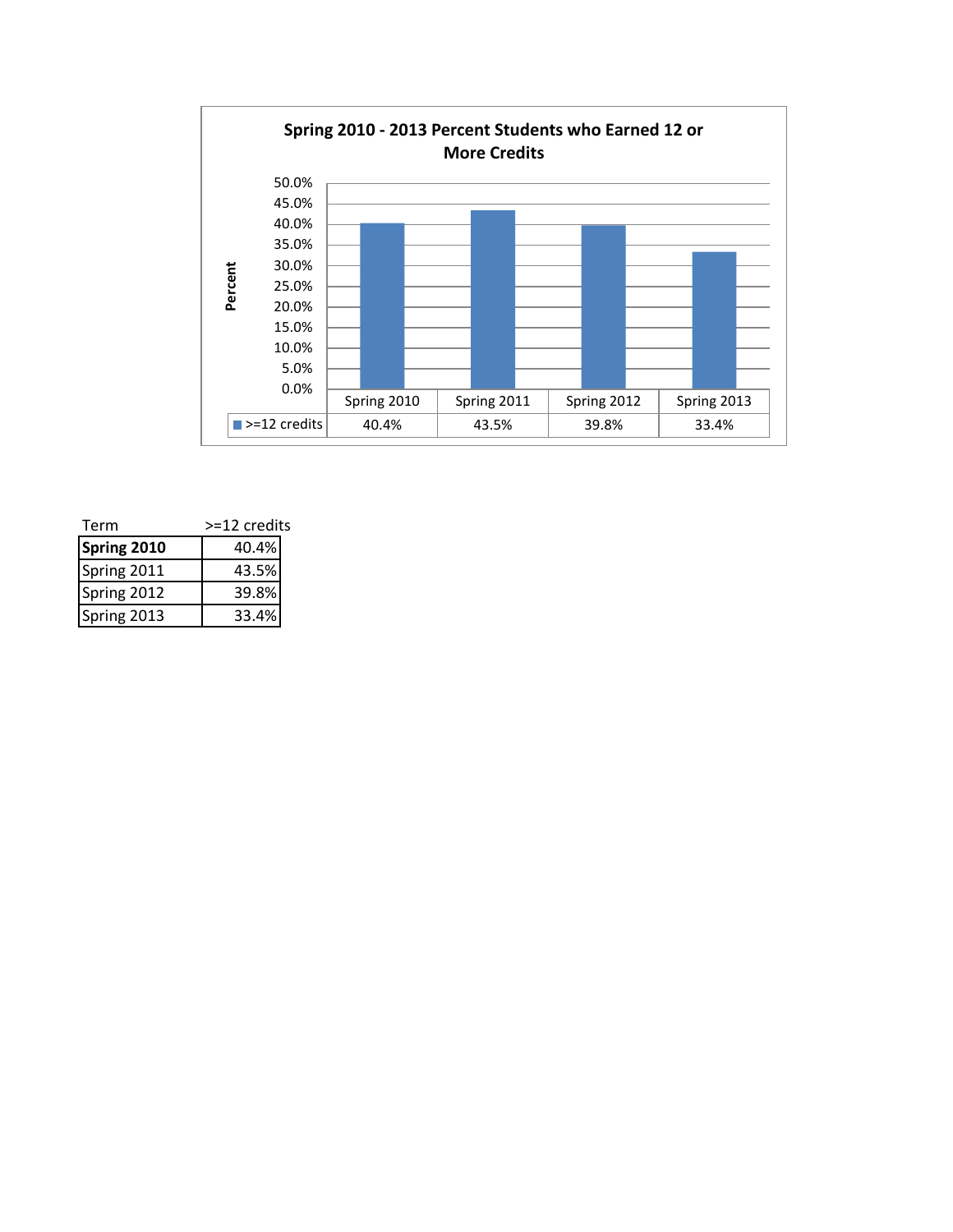

|             | Averages |                    |        |  |  |  |
|-------------|----------|--------------------|--------|--|--|--|
| Credits     |          | Enrolled Attempted | Earned |  |  |  |
| Spring 2010 | 11.9     | 10.6               | 8.9    |  |  |  |
| Spring 2011 | 12.0     | 10.6               | 9.3    |  |  |  |
| Spring 2012 | 11.7     | 10.3               | 89     |  |  |  |
| Spring 2013 | 11.4     | 9.8                |        |  |  |  |